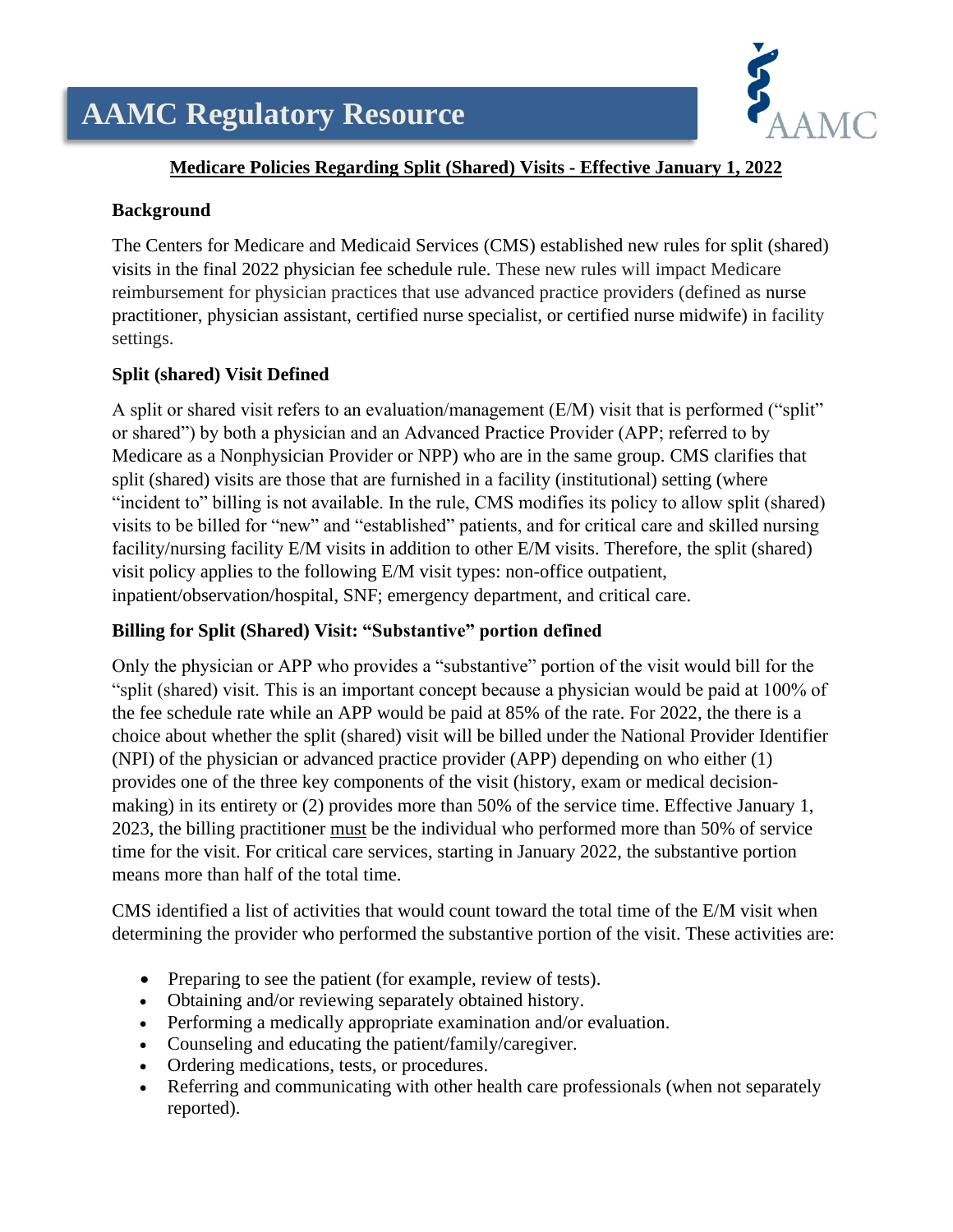- Documenting clinical information in the electronic or other health record (Note: CMS has stated it may be helpful for each practitioner to document their own participation in the medical record in order to determine the substantive time).
- Independently interpreting results (not separately reported).
- Communicating results to the patient/family/caregiver.
- Care coordination (not separately reported).

Only distinct services can be counted. When the practitioners jointly meet or discuss the patient, only the time of one of the practitioners can be counted. Practitioners cannot count time for performance of other separately reportable services, travel, and general teaching that is not limited to discussion about management of a specific patient.

A physician and APP have to be in the "same group" to bill for a split (or shared) visit. In the proposed rule, CMS solicited feedback on how "same group" would be defined; however, CMS did not adopt a definition of "same group" in its final rule.

## **Code Level Selection**

Even though the practitioner who provides the substantive portion of the service is determined by time, the level of the code selected is not necessarily based on time. For example, an APP may spend 15 minutes on a split (shared) inpatient visit and the physician may spend 20 minutes to deliver the split (shared) visit. Since the physician spent more than 50% of the total time, the physician would bill the split (shared) visit. However, the physician can select the **level of code** to report using either medical-decision making or total time of both the physician and the APP.

## **Documentation in the medical record**

Documentation in the medical record must identify both professionals who performed the visit. The individual who bills for the visit (performed the substantive portion) must sign and date the medical record. In the rule, CMS clarified that one of the practitioners must have face-to-face (in person) contact with the patient; however, face-to-face contact is not required of the practitioner who provides the substantive portion and bills for the visit.

CMS clarified that "when one of the three key components (history, exam, or medical decisionmaking) is used as the substantive portion in 2022, the practitioner who bills the visit must perform that component in its entirety in order to bill." If the practitioner billing is performing that component, it might be easiest for them to also document it. However, they can use a scribe, or APP to enter the information in the record about the component they performed. When the record is signed the billing provider attests that they performed the substantive portion in its entirety themselves. CMS has emphasized that although any member of the medical team may enter information into the medical record, only the reporting provider may review and verify notes made in the record by others for the services the reporting clinician furnishes and bills.

CMS established a claim modifier, - FS (split or shared e/m visit), that is mandatory for split (or shared) visits.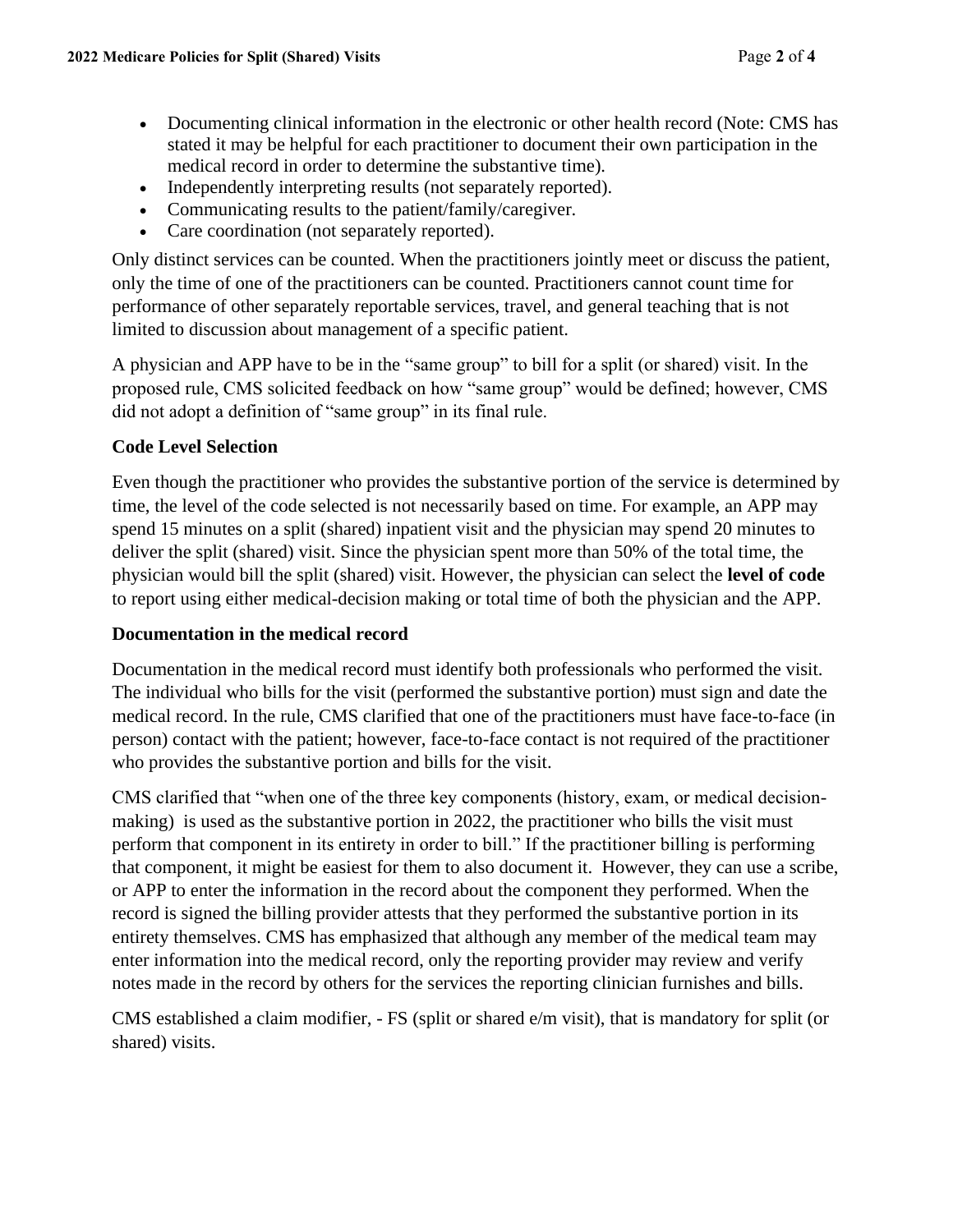Below is a chart that summarizes the past guidance and the modifications to CMS policy for split (or shared) visits.

| <b>Topic</b>                                                                           | <b>Prior Guidance</b>                                                                           | <b>New Guidance</b><br>(Effective 1/1/2022 unless<br>otherwise noted)                                                                                                                                                                                                                                                                                                                                                                         |
|----------------------------------------------------------------------------------------|-------------------------------------------------------------------------------------------------|-----------------------------------------------------------------------------------------------------------------------------------------------------------------------------------------------------------------------------------------------------------------------------------------------------------------------------------------------------------------------------------------------------------------------------------------------|
| <b>Billing Practitioner</b><br>(Definition of "Substantive"<br>Portion)                | Practitioner who performs a<br>"substantive portion" of the<br>$E/M$ visit                      | For 2022, the split (shared)<br>visit may be billed under the<br>physician or APP who either<br>(1) provided one of the three<br>key components of the visit<br>(history, exam or medical<br>decision-making) in its<br>entirety or $(2)$ provides more<br>than 50% of the service time.<br>Effective January 1, 2023,<br>the billing practitioner must<br>be the individual who<br>performed more than 50% of<br>service time for the visit. |
| Same group                                                                             | Practitioners must be in the<br>same group to bill split<br>(shared) services                   | Practitioners must be in the<br>same group to bill split<br>(shared) services. No<br>definition of "same group."                                                                                                                                                                                                                                                                                                                              |
| <b>Application to Prolonged</b><br><b>Time</b>                                         | Not specified                                                                                   | Allows practitioners to bill<br>for a prolonged E/M visit as<br>a split (or shared) visit if the<br>time threshold for reporting<br>prolonged services is met                                                                                                                                                                                                                                                                                 |
| <b>Settings of Care</b>                                                                | <b>Billable</b> in institutional<br>settings, not including skilled<br>nursing facility (SNFs). | Billable for E/M visits in<br>institutional settings (hospital<br>and skilled nursing facility<br>$(SNF)$ .                                                                                                                                                                                                                                                                                                                                   |
| <b>New and Established</b><br><b>Patients, Initial and</b><br><b>Subsequent visits</b> | May be bill for established<br>patients                                                         | Split (or shared) visits may be<br>billed for new and established<br>patients, as well as for initial<br>and subsequent visits, that<br>otherwise meet the                                                                                                                                                                                                                                                                                    |